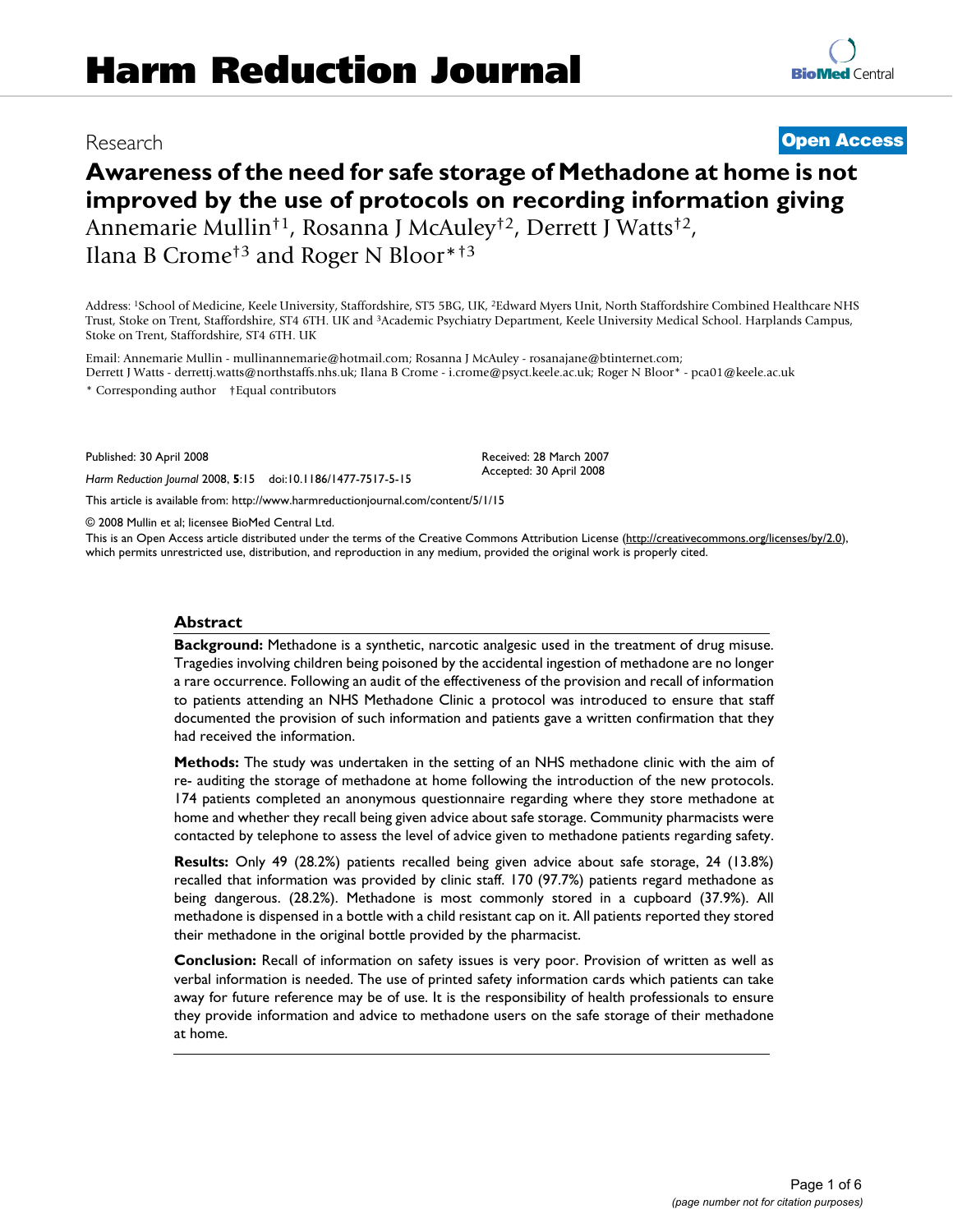# **Background**

While the safety and efficacy of methadone maintenance treatment has been unequivocally established [1], reports have shown that in the period 1994 to 2004 there were 3298 methadone related deaths in England and Wales [2]. There has however been a significant reduction in these numbers following the introduction of a supervised consumption policy. Methadone has also been described as a 'causal agent in paediatric poisoning over the past decades [3]. It is a sweet green liquid containing the equivalent of 1 mg of morphine per ml. It is therefore very attractive in colour and taste to any child who may be exposed to it in the home. Most patients store methadone at home for at least one day per week which poses serious risks to children who may inadvertently drink the mixture[3,4]

Previous research has shown that only half of patients store methadone in a safe place[5]. It was therefore recommended that all methadone should be prescribed with a measuring device, provided free of charge with each daily dose [6]. At the moment in the UK there is no legal requirement that methadone must be dispensed in child resistant containers. In 2002, an article in the Pharmaceutical Journal recommended that pharmacists should supply methadone in child resistant containers, and always give advice to store it out of the reach of children [7].

Prior to 1999, when the most recent national guidelines in England were published, patients were prescribed take home methadone [8]. Following the publication of these guidelines it is now common- place in the UK to prescribe methadone on a daily basis, with supervised consumption at the pharmacy. Guidelines suggested that daily supervised consumption should be for at least 6 months and often longer [8]. When the patient has demonstrated compliance with treatment, supervised consumption can be gradually discontinued and an increasing number of days supply can be dispensed to take home. Despite the implementation of supervised consumption, most patients must take home methadone on Saturday for unsupervised consumption, as most pharmacies are closed on Sundays.

It is clear that there are a number of safety issues surrounding methadone prescribing. The original audit identified risks to patients and families from the unsafe storage of methadone at home[4]. It was found that recall of provision of information on safety issues was poor. The audit suggested improvements in the information giving process by adopting a standard policy.

The aim of this project was to re-audit the information provided to individuals on a methadone prescription on safe storage of methadone in an outpatient prescribing service. The study audited the extent of information giving and the patients' acceptance of the advice. It also evaluated the impact of the changes suggested by the original audit.

# **Methods**

## *Criteria*

The following criteria for the adequacy of information provision were selected after reviewing the criteria in the original audit and after review of the literature.

1. All methadone should be dispensed in a child resistant container when prescribed for home consumption.

2. All patients prescribed methadone should recall being given information on its safe storage.

3. All patients with methadone at home should store it in a safe locked location in a container with child resistant caps.

4. All patients should be aware of the particular risks to children, especially if they have children at home or visiting the home.

5. All patients should be aware of the dangers of methadone use.

## *Standards*

1. Criteria 1–5 were given a 100% standard.

## *Development of survey tools*

An audit questionnaire on safe storage of methadone was devised and piloted using a sample of 25 patients, modification to the questionnaire were made based on user feedback and issues identified by the audit team. A copy of the questionnaire administered is available from the corresponding author.

## *Setting*

The questionnaire was carried out at the Edward Myers Centre, the adult addiction service at the Harplands NHS Hospital in North Staffordshire. The methadone outpatient clinic serves a population of 490,000. At the clinic, individuals on a methadone prescription attend on a weekly basis to provide a urine sample and pick up a prescription for their weekly supply of methadone.

#### *Administration*

An opportunity sample of patients attending the clinic over a period of 7 days was invited to complete the administered questionnaire which contained no patient identifiable information. Each questionnaire took two minutes to complete.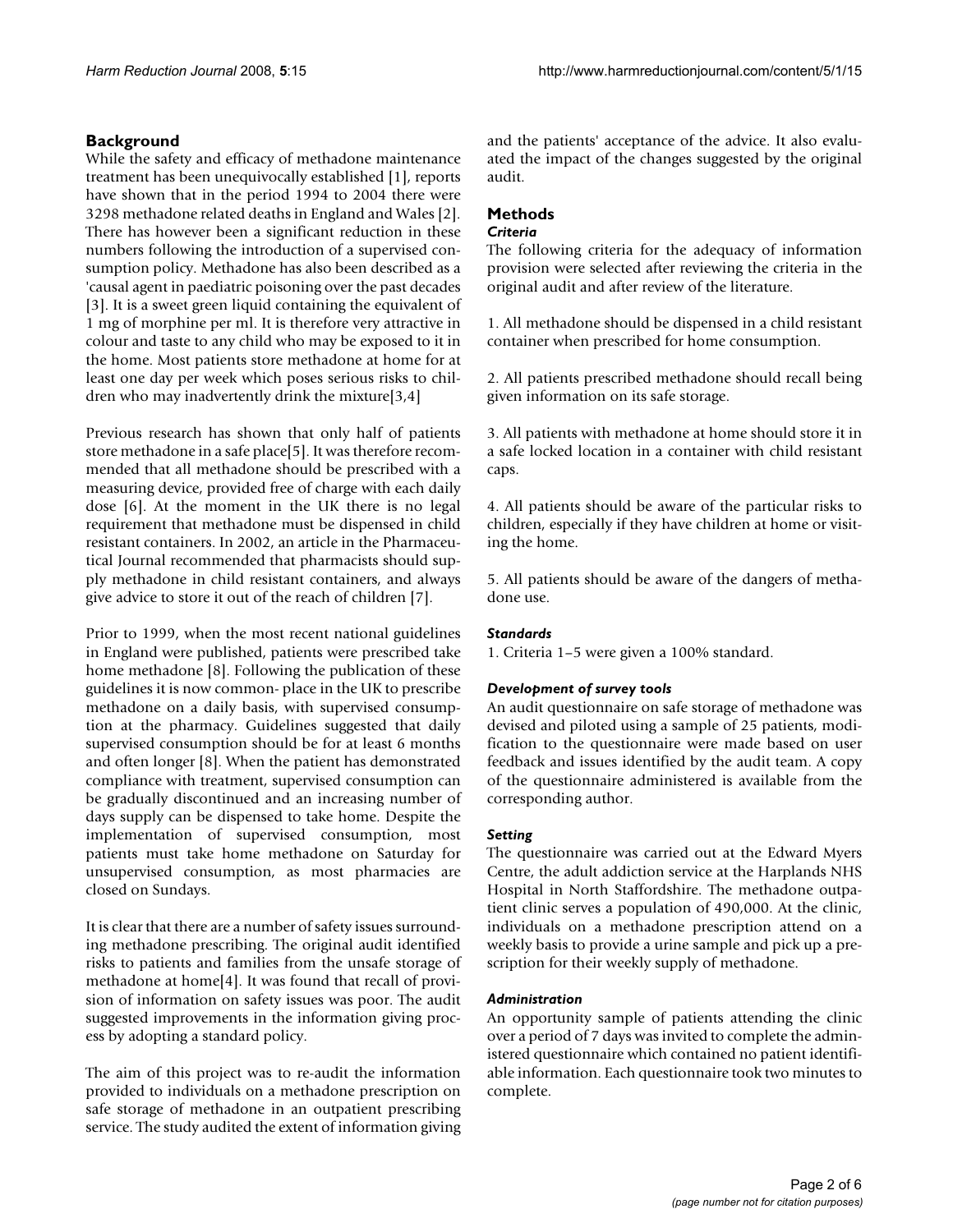#### *Subjects*

#### *Patient survey*

In total, one hundred and seventy four patients completed a questionnaire.

#### *Documentation survey*

Following the publication of the original audit, new documentation was introduced which patients complete when they start the methadone programme. This documentation allows the staff to record that they have given information about how to safely store methadone to each patient and for the patient to sign that they had been given the information. A 10% (40) sample of sets of patients' notes was audited to note whether information had been given.

The documentation was checked to evaluate whether both staff and the patient had signed in the appropriate section of the documentation to say that safe storage information had been provided.

#### *Pharmacists' survey*

A telephone survey of local pharmacists who dispense methadone in the local area was undertaken. Thirty pharmacists were contacted, of which twenty eight were dispensing to patients during the period of this study. All twenty eight (100%) pharmacists agreed to complete the telephone survey.

#### *Data analysis*

Descriptive statistics were used to analyse the responses to the questionnaire.

# **Results**

#### *Response rate*

Over a period of one and a half weeks, patients attending a methadone outpatient clinic were invited to complete a short questionnaire. Over 600 patients attend the clinic on a weekly basis. 67 % are males and 33% are females. During the study period, 179 randomly selected patients were approached to complete the questionnaire, only five patients refused, making the response rate 97%. In total, 174 patients completed the questionnaire, 109 (62.6 %) were males, and 65 (37.4 %) were females, 14 (8%) of whom were pregnant.

#### *Volume of methadone stored at home*

In order to ascertain the average volume of methadone that patients may have stored in their homes at any one time. Patients were asked how much methadone they were prescribed each day, as well as how often they picked it up. The volume each user would potentially be storing at home at any one time was calculated.

The mean daily dose of methadone for the 174 patients was 62 mls. (Range 10 mls to 135 mls, SD 22.42). Methadone is prescribed in instalments, 159 (91.4%) patients reported that they pick up their methadone on a daily basis, 145 of these were having supervised consumption. 2 (1.1%) patients reported pick up every two days, 10 (5.7%) twice per week whilst 3 (1.7%) reported 'Other'. Other included one patient who collected their methadone fortnightly, and two patients who collected three times a week.

The volume of methadone stored at home was calculated from the frequency and volume results. As much as 405 mls of methadone is stored at one patients house at one time, however the figure 1 demonstrates that only a small number of patients store large volumes (> 100 mls) at home.

The mean volume stored at home was 74 mls (Range 10 mls to 405 mls, SD 51.38). It must be remembered that as little as 10 mls of methadone has been known to kill children3. Therefore a large proportion of the population, are storing potentially fatal doses of methadone at home.

#### *Location of storage*

The most common place of storage was found to be a cupboard. 66 (37.9%) patients reported storage in a cupboard, 50 (28.7%) stored it in the fridge, and 31 (17.8%) reported 'Other'. Table 1 shows the responses reported by the patients who selected their storage location as 'other'.

If a patient responded that they stored their methadone in a cupboard or cabinet, they were then asked the further question; is it locked or unlocked? The questionnaire showed that 21 (12.1%) patients kept their methadone in a locked location; the remaining 153 (87.9%) patients stored it in an unlocked location.



#### Figure 1

**Volume of methadone stored at home**. Volume of methadone (Img/1 ml) stored (mls).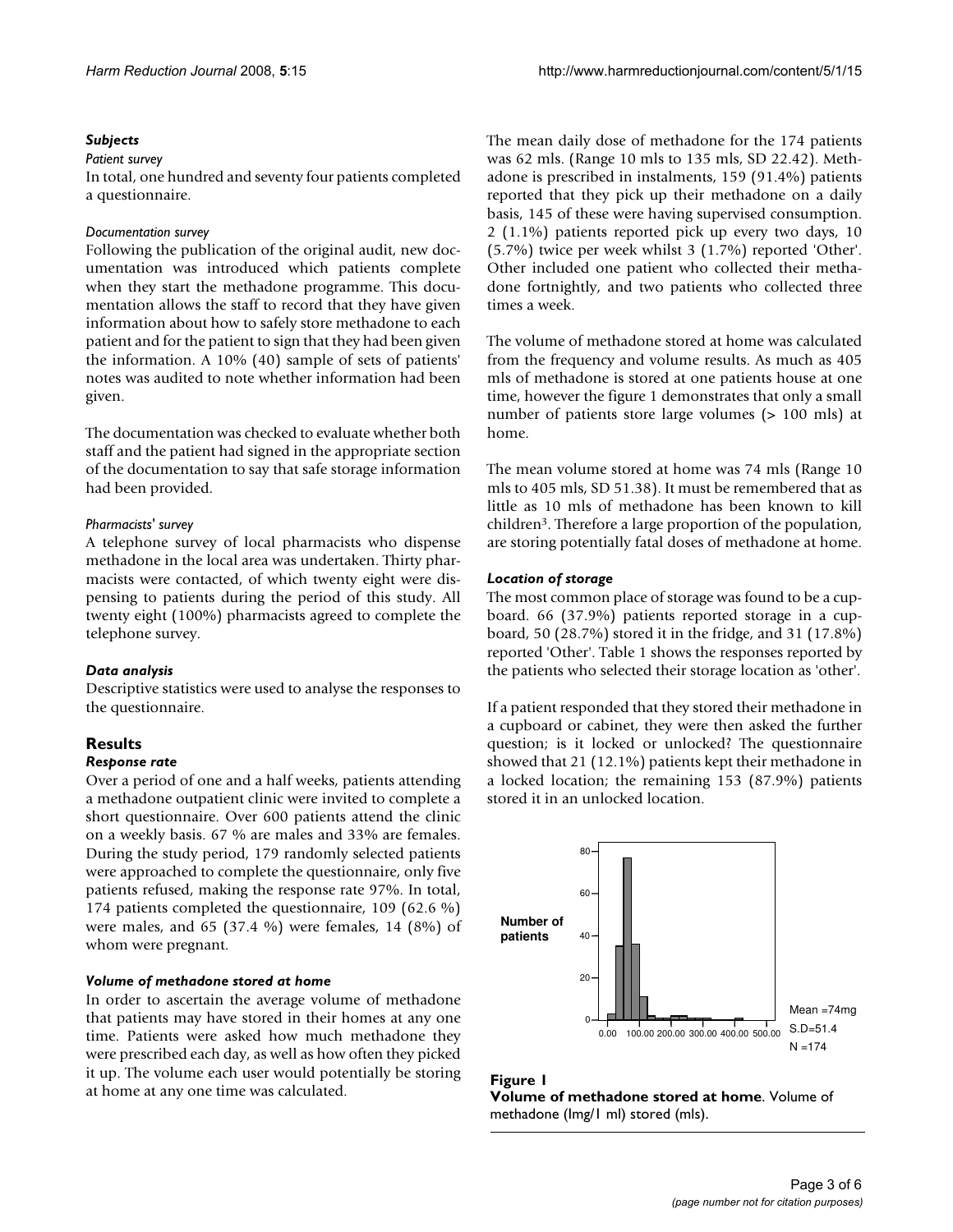| Location       | <b>Number of patients</b> | <b>Percentage of patients</b> |
|----------------|---------------------------|-------------------------------|
| On the side    | 7                         | 22.58                         |
| Bedroom drawer | ב                         | 16.13                         |
| Bedroom        |                           | 16.13                         |
| Wardrobe       |                           | 9.68                          |
| Table          |                           | 9.68                          |
| Mum's House    |                           | 6.45                          |
| Bag            |                           | 6.45                          |
| Car            |                           | 3.22                          |
| Top of stairs  |                           | 3.22                          |
| Living Room    |                           | 3.22                          |
| In a safe      |                           | 3.22                          |
| Total          | 31                        | 100                           |

**Table 1: Location of storage of methadone in those patients who responded to the option 'other'.**

#### *Methadone storage container*

All of the 174 patients (100%) who completed the questionnaire reported that they stored their methadone in the original container that the pharmacist provided the methadone in. All 174 (100%) patients also reported that the container which the pharmacist provided had a child resistant cap on it.

## *Advice on safe storage of methadone*

125 (71.8%) patients who completed the questionnaire had no recall of ever being given information about where they should safely store their methadone. Of the 49 (28.2%) who did recall being given advice, 24 (13.8%) reported it had been given by the clinic, 18 (10.3%) by the pharmacy,  $1$  (0.6%) by a drug agency and 6 (3.4%) by other sources.

## *Advice given by the clinic*

40 (10%) sets of patients' notes were randomly selected from the population of the methadone clinic. In each set of notes there should be the signature of the patient and a member of staff to acknowledge that advice had been given about the safe storage of their methadone. The records showed that 17 (42.5%) patients were recorded as having been advised, and the remaining 23 (57.5%) had not been recorded as having been told about safe storage.

#### *Accessibility to children*

83 patients (47.7%) reported that they had children at home, or children who visited their home. Children were classed as those under 16 years of age. 166 (95.4%) reported that children would not be able to get hold of their methadone. Of the 83 patients who did have children at home or visiting the home, 8 patients (9.6%) reported that these children would be able to get hold of their methadone.

### *Is methadone dangerous?*

When patients were asked the question 'In your opinion, is methadone dangerous to you as a user?', 72 (41.4%) patients replied yes, 99 patients (56.9%) replied no, and 3 patients (1.7%) said they did not know. The same question was asked in regard to dangers of methadone to non users. 170 (97.7%) patients replied yes, 2 (1.1%) replied no, and 2 patients (1.1%) said that they did not know.

#### *Pharmacist survey*

28 pharmacists participated in a telephone survey regarding prescribing methadone. 8 (28.6%) pharmacists reported that advice on safe storage of methadone had been given. The pharmacists dispensed for a mean of 20 patients (Range 1 to 50) 26 (92.9%) confirmed that they would provide a measuring device on request. Only 2 (7.1%) provided a measuring device on each attendance. 3 (10.7%) pharmacists reported that an information leaflet about safe storage of methadone is provided when the patient starts the methadone programme. All 28 (100%) pharmacists dispensed the methadone in a medicine bottle with a child resistant cap on it.

#### *Audit criteria*

The dispensing of methadone in containers with child resistant caps was the only criteria which reached a 100% standard. Nearly 100% of patients were aware of the dangers of methadone use for non-users. Those patients who reported that they stored their methadone in either a medicine cabinet or a cupboard were classed as safe locations and therefore they were said to be aware of the risks of methadone to children. In this case this was 47.7% of the sample population.

The performance on criteria 1 to 5 measured against the defined standards are shown in table 2.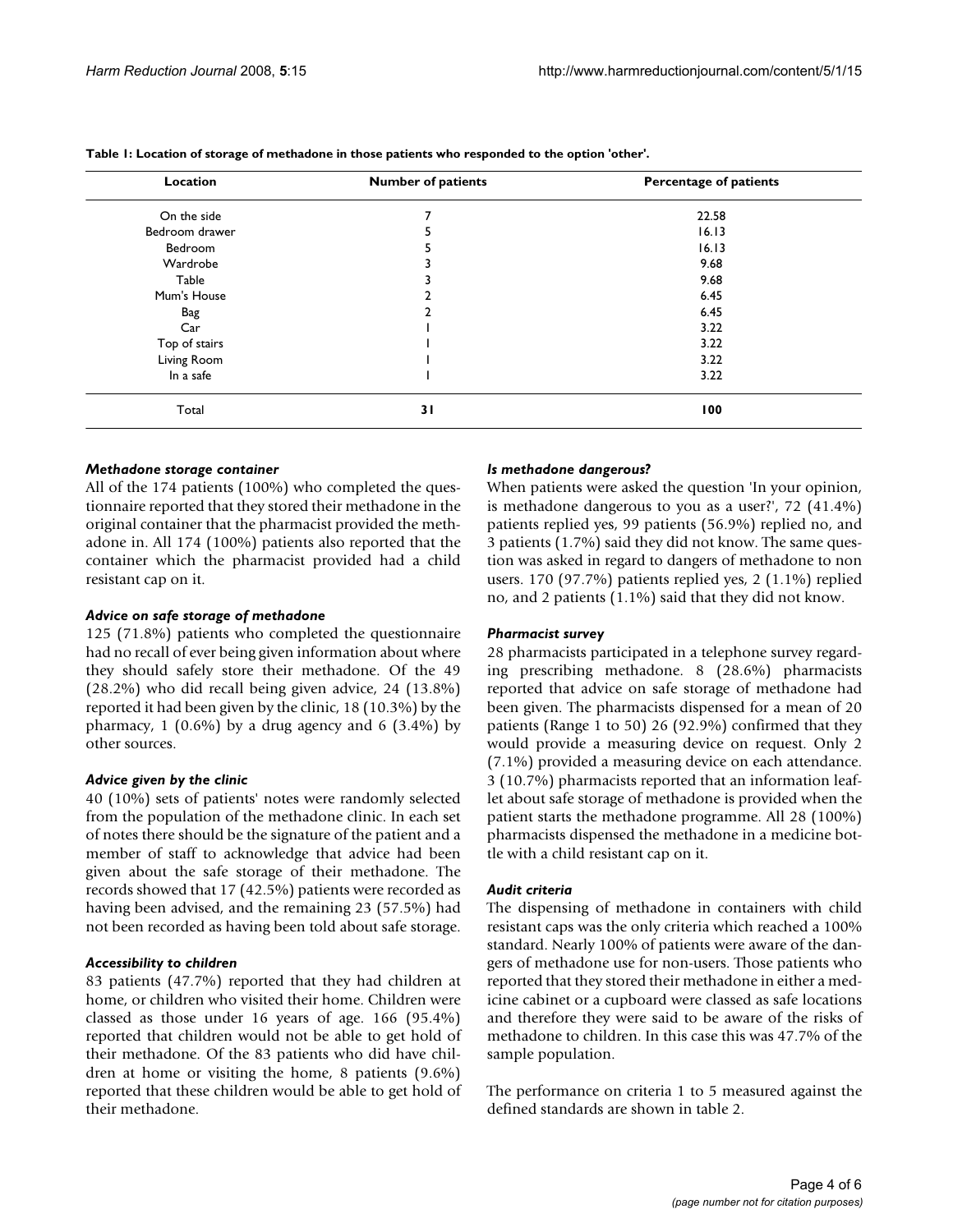#### **Table 2: Performance on criteria 1 to 5 measured against the defined standards.**

| Criteria                                                                                                                         | <b>Standards</b> | <b>Results</b> |
|----------------------------------------------------------------------------------------------------------------------------------|------------------|----------------|
| All methadone should be dispensed in a child resistant container when prescribed for home consumption.                           |                  | 100%           |
| All patients prescribed methadone should recall being given information on its safe storage.                                     |                  | 28.2%          |
| All patients with methadone at home should store it in a safe locked location in a container with child resistant caps           |                  | 12.1%          |
| All patients should be aware of the particular risks to children, especially if they have children at home or visiting the home. |                  | 47.7%          |
| All patients should be aware of the dangers of methadone use for non-users.                                                      | 100%             | 97.7%          |

## **Discussion**

The safety of storage of Methadone can be improved by a number of factors:

## *1. Safe storage containers*

Pharmacists have a responsibility not only to ensure that any methadone that is prescribed for home consumption is dispensed in a bottle with child resistant caps on it, but also to give advice to ensure that the methadone is stored in a safe place out of the reach of children [7]. This study has shown that all patients and all pharmacists report that methadone is always dispensed with child resistant caps on. This was the only criterion that reached a 100% standard.

### *2. The provision of measuring devices*

When the methadone is stored in an inappropriate device such as a graduated baby's feeding bottle IT can pose a risk to children [9]. The provision of measuring devices is intended to reduce the use of non-standard containers to measure out methadone. When pharmacists were questioned as to whether a measuring device was provided with each prescription of methadone, only 2 (7.1%) provided on every occasion, although 26 (92.9%) said they would provide some form of measuring device on request.

#### *3. Provision of information on safety issues*

Only 8 (28.6%) pharmacists reported giving information about safe storage. 3 (10.7%) pharmacists reported that the patients sign a contract with them when they begin on the methadone maintenance programme, and this is used as an opportunity to be given verbal advice and also leaflets concerning safe storage. Other pharmacists commented that it is up to the individual pharmacist whether they give advice. Some said they would be more inclined to warn of the dangers to children if the patient came to the pharmacy with a child. One pharmacist commented that all bottles have a label which states it must be kept out of the reach of children so they felt they did not need to re-iterate it.

This study found that of the 18 (10.3%) patients who reported that pharmacists had given them information about where to store methadone, 3 (16.7%) said that they were advised to keep it in the fridge. In total, 50 (28.7%) patients reported that they stored their methadone in the fridge, which is the second most common place of storage after a cupboard. The remaining 47 (94%) patients kept it in the fridge because they preferred to take it when it was cold while others reported that 'you just know it's supposed to go in the fridge'. Patients seem unaware of the fact that keeping methadone in the fridge makes it very accessible to children, increasing the likelihood of a child consuming it.

The best practice guidelines from the Royal Pharmaceutical Society of Great Britain states that 'pharmacists or other appropriately trained pharmacy staff should provide direct input wherever possible to promote harm reduction' [10]. This audit suggests that is not happening in a large number of cases.

## *4. Improving recall of information*

Following the original audit which showed that there was poor recall of provision of information about safe storage, it was proposed that new documentation would allow patients to be given verbal advice to store their methadone safely when they commence their treatment. It was then hoped that this would be re-enforced if patients went from supervised consumption at the pharmacy to unsupervised home consumption programmes. Ideally all patients would recall being given information by the clinic staff it and/or the pharmacist.

It was found that despite these new procedures 125 (71.8%) patients did not recall being given any information. Of those who did recall being told to store it safely, 24 (13.8%) reported that the methadone clinic had told them, and 6 (3.4%) answered 'others'. Of the 6 patients who replied "others", 4 stated it was their friends who told them where it should be stored, and the remaining 2 said their partner had told them.

## *Limitations*

The patients were sampled randomly, some of these patients may have been on methadone for many years, and some may have only just started. For those who have been on methadone for many years, it is understandable